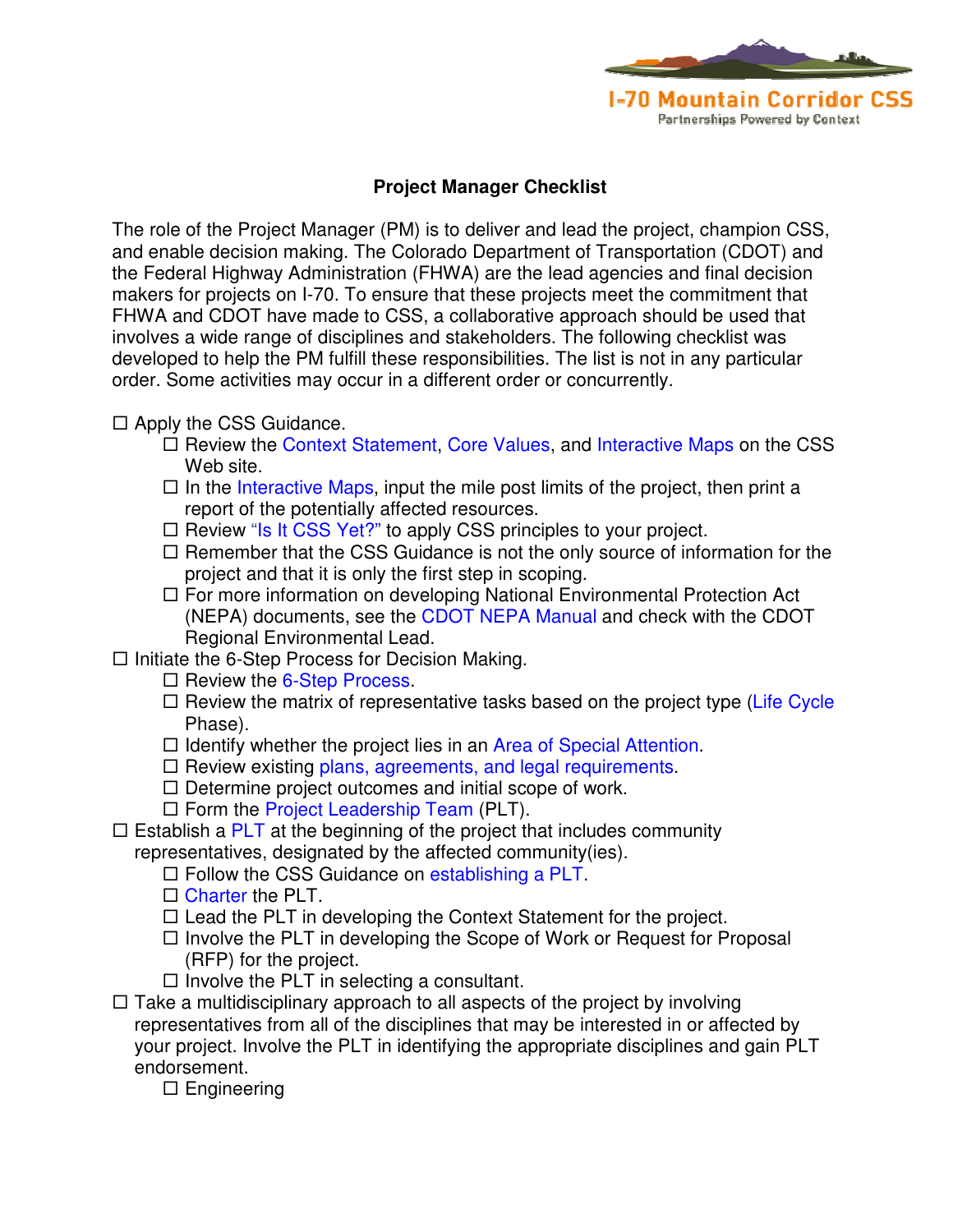- $\square$  Planning
- $\square$  Environmental
- $\Box$  Operations
- $\square$  Maintenance
- $\Box$  Public involvement
- $\Box$  Public relations and government affairs
- $\Box$  Landscape architecture
- $\Box$  Parks and open space
- $\Box$  Historic
- $\square$  Economic
- $\Box$  Community development
- $\Box$  Other project-related disciplines
- $\Box$  Other governmental agencies
- □ Develop a [Project Work Plan.](http://cdot.i70css.webfactional.com/cdot/docs/DecisionProcess_ProjectWorkPlanTemplate.doc/)
	- $\Box$  Use the [Project Work Plan Template](http://cdot.i70css.webfactional.com/cdot/docs/DecisionProcess_ProjectWorkPlanTemplate.doc/), task matrix, and guidance found on the CSS Web site.
	- $\Box$  Develop a project schedule that follows the [6-Step Process.](http://cdot.i70css.webfactional.com/cdot/decision/6-step-process)
	- $\Box$  Streamline the work by scaling the 6-Step Process as appropriate.
	- □ Gain PLT endorsement of the Project Work Plan.
- □ Develop a Stakeholder Involvement Plan.
	- $\Box$  Develop a Stakeholder Involvement Plan that supports the Project Work Plan and project schedule.
	- $\Box$  Use the [Stakeholder Involvement Plan Template](http://cdot.i70css.webfactional.com/cdot/docs/stakeholder-input/DecisionProcess_StakeholderInvolvementPlanTemplate.doc/) and guidance found on the CSS Web site.
	- $\Box$  Employ techniques that focus on stakeholder involvement and collaboration in decision making, not just solicitation of input.
	- $\Box$  Involve stakeholders in identifying community values and desired outcomes as the basis for developing the project vision and goals.
	- $\Box$  As appropriate, develop a [Public Information](http://cdot.i70css.webfactional.com/cdot/docs/DecisionProcess_PublicInformationPlanTemplate.doc/) Plan using the Public Information Plan Template.
	- $\Box$  Develop and utilize a project Web site for project information sharing.
	- $\Box$  Consider social network options through Twitter and Facebook. If appropriate, identify an entity to develop and administer a social networking program.
- $\Box$  Consider engineering and planning elements completed in earlier Life Cycle Phases.
	- $\Box$  Geotechnical report
	- $\Box$  Construction staging
	- $\Box$  Intelligent Transportation Systems (ITS) plans
- $\Box$  Conduct contextual analysis.
	- $\Box$  Review the [Interactive Maps](http://204.227.9.152/cdoti70css/index.html) and update the Interactive Maps on the CSS Guidance Web site as additional data are collected for the project.
	- $\Box$  Review the [Context Maps.](http://i70mtncorridorcss.com/design/i-70-mountain-corridor-aesthetic-guidance)
	- $\square$  Review existing [plans, agreements, and legal requirements.](http://i70mtncorridorcss.com/css/library/plans-agreements-and-legal-requirements)
	- $\Box$  Review previously documented [issues and comments.](http://i70mtncorridorcss.com/pdf/I70CSS_Critical%20Issues%20Matrix.pdf/)
	- $\square$  Review photos in the Design Segment [slideshow](http://cdot.i70css.webfactional.com/cdot/css/library/slideshows).